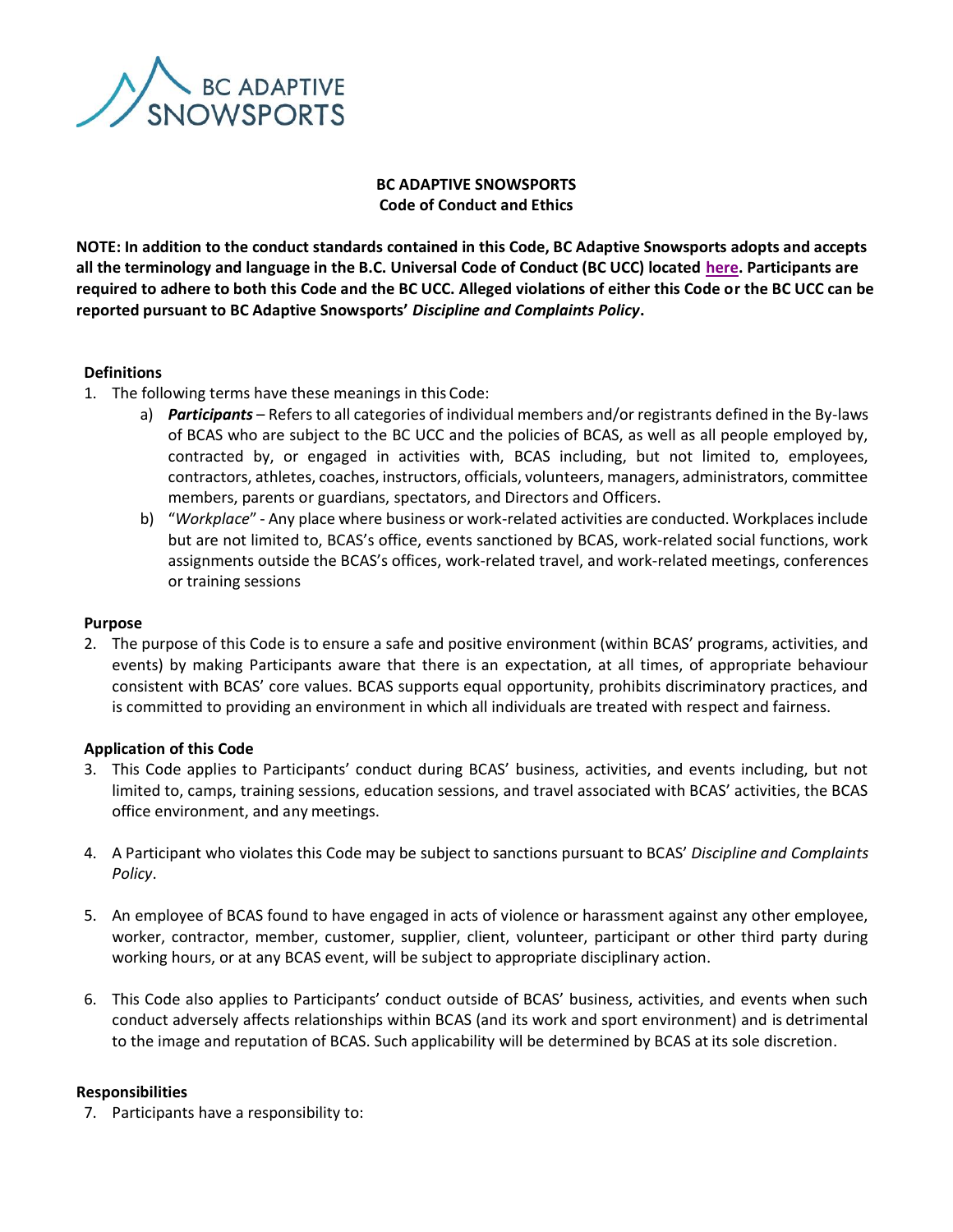

- a) Maintain and enhance the dignity and self-esteem of BCAS members and other individuals by:
	- i. Demonstrating respect to individuals regardless of body type, physical characteristics, athletic ability, age, ancestry, colour, race, citizenship, ethnic origin, place of origin, creed, disability, family status, marital status, gender identity, gender expression, sex, and sexual orientation
	- ii. Focusing comments or criticism appropriately and avoiding public criticism of athletes, coaches, officials, organizers, volunteers, employees, or members
	- iii. Consistently demonstrating the spirit of sportsmanship, sport leadership, and ethical conduct
	- iv. Acting, when appropriate, to correct or prevent practices that are unjustly discriminatory
	- v. Consistently treating individuals fairly and reasonably
	- vi. Ensuring adherence to the rules of the sport and activity and the spirit of those rules
- b) Refrain from any behaviour that constitutes **harassment**, where harassment is defined as comment or conduct directed towards an individual or group, which is offensive, abusive, racist, sexist, degrading, or malicious. Types of behaviour that constitute harassment include, but are not limited to:
	- i. Written or verbal abuse, threats, or outbursts
	- ii. Persistent unwelcome remarks, jokes, comments, innuendo, or taunts
	- iii. Leering or other suggestive or obscene gestures
	- iv. Condescending or patronizing behaviour which is intended to undermine self-esteem, diminish performance or adversely affect working conditions
	- v. Practical jokes which endanger a person's safety, or negatively affect performance
	- *vi.* Any form of hazing
	- vii. Unwanted physical contact including, but not limited to, touching, petting, pinching, or kissing
	- viii. Unwelcome sexual flirtations, advances, requests, or invitations
	- ix. Physical or sexual assault
	- x. Behaviours such as those described above that are not directed towards a specific individual or group but have the same effect of creating a negative or hostile environment
	- xi. Retaliation or threats of retaliation against an individual who reports harassment to BCAS
- c) Refrain from any behaviour that constitutes **workplace harassment**, where workplace harassment is defined as vexatious comment or conduct against a worker in a workplace – a comment or conduct that is known or ought reasonably to be known to be unwelcome. Workplace harassment should not be confused with legitimate, reasonable management actions that are part of the normal work function, including measures to correct performance deficiencies, such as placing someone on a performance improvement plan, or imposing discipline for workplace infractions. Types of behaviour that constitute workplace harassment include, but are not limited to:
	- i. Bullying
	- ii. Repeated offensive or intimidating phone calls or emails
	- iii. Inappropriate sexual touching, advances, suggestions or requests
	- iv. Displaying or circulating offensive pictures, photographs or materials in printed or electronic form
	- v. Psychological abuse
	- vi. Personal harassment
	- vii. Discrimination
	- viii. Intimidating words or conduct (offensive jokes or innuendos)
	- ix. Words or actions which are known or should reasonably be known to be offensive, embarrassing, humiliating, or demeaning
- d) Refrain from any behaviour that constitutes **workplace violence**, where workplace violence is defined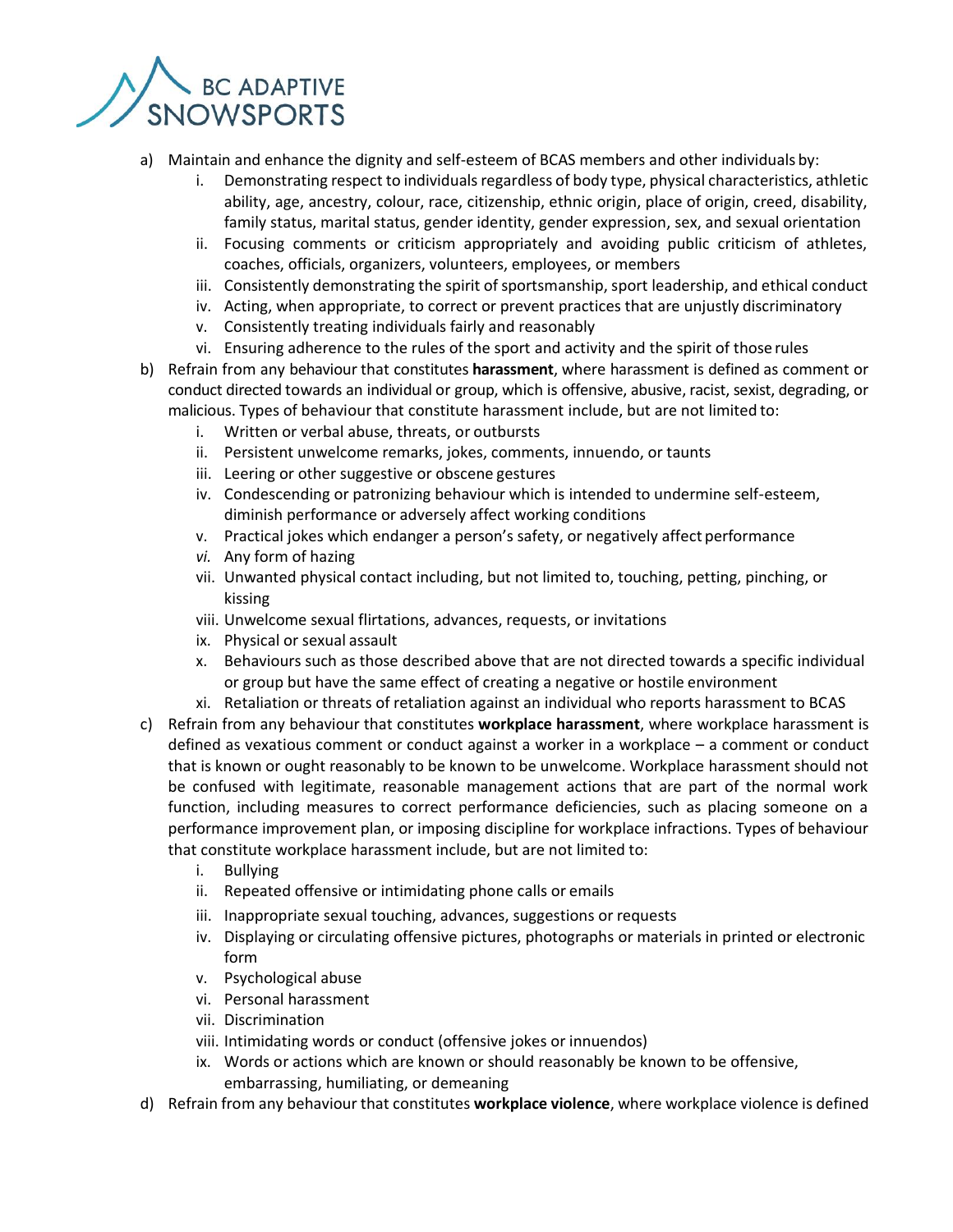

as the exercise of physical force by a person against a worker, in a workplace, that causes or could cause physical injury to the worker; an attempt to exercise physical force against a worker, in a workplace, that could cause physical injury to the worker; or a statement or behaviour that it is reasonable for a worker to interpret as a threat to exercise physical force against the worker, in a workplace, that could cause physical injury to the worker. Types of behaviour that constitute workplace harassment include, but are not limited to:

- i. Verbal threats to attack a worker
- ii. Sending to or leaving threatening notes or emails for a worker
- iii. Making threatening physical gestures to a worker
- iv. Wielding a weapon in a workplace
- v. Hitting, pinching or unwanted touching of a worker which is not accidental
- vi. Throwing an object at a worker
- vii. Blocking normal movement or physical interference of a worker, with or without the use of equipment
- viii. Sexual violence against a worker
- ix. Any attempt to engage in the type of conduct outlined above
- e) Refrain from any behaviour that constitutes **sexual harassment**, where sexual harassment is defined as unwelcome sexual comments and sexual advances, requests for sexual favours, or conduct of a sexual nature. Types of behaviour that constitute sexual harassment include, but are not limited to:
	- i. Sexist jokes
	- ii. Display of sexually offensive material
	- iii. Sexually degrading words used to describe a person
	- iv. Inquiries or comments about a person's sex life
	- v. Unwelcome sexual flirtations, advances, or propositions
	- vi. Persistent unwanted contact
- f) Abstain from the non-medical use of drugs or the use of performance-enhancing drugs or methods. More specifically, BCAS adopts and adheres to the Canadian Anti-Doping Program. Any infraction under this Program shall be considered an infraction of this Code and may be subject to further disciplinary action, and possible sanction, pursuant to the BCAS' *Discipline and Complaints Policy*. BCAS will respect any penalty enacted pursuant to a breach of the Canadian Anti-Doping Program, whether imposed by BCAS or any other sport organization
- g) Refrain from associating with any person for the purpose of coaching, training, competition, instruction, administration, management, athletic development, or supervision of the sport, who has incurred an anti-doping rule violation and is serving a sanction involving a period of ineligibility imposed pursuant to the Canadian Anti-Doping Program and/or the World Anti-Doping Code and recognized by the Canadian Centre for Ethics in Sport (CCES)
- h) Refrain from the use of power or authority in an attempt to coerce another person to engage in inappropriate activities
- i) Refrain from consuming tobacco products, or recreational drugs while participating in BCAS' programs, activities, or events
- j) In the case of adults, avoid consuming alcohol in situations where minors are present and take reasonable steps to manage the responsible consumption of alcohol in adult- oriented social situations associated with BCAS' programs and events
- k) Respect the property of others and not willfully cause damage
- l) Promote the sport in the most constructive and positive mannerpossible
- m) When driving a vehicle with a Participant: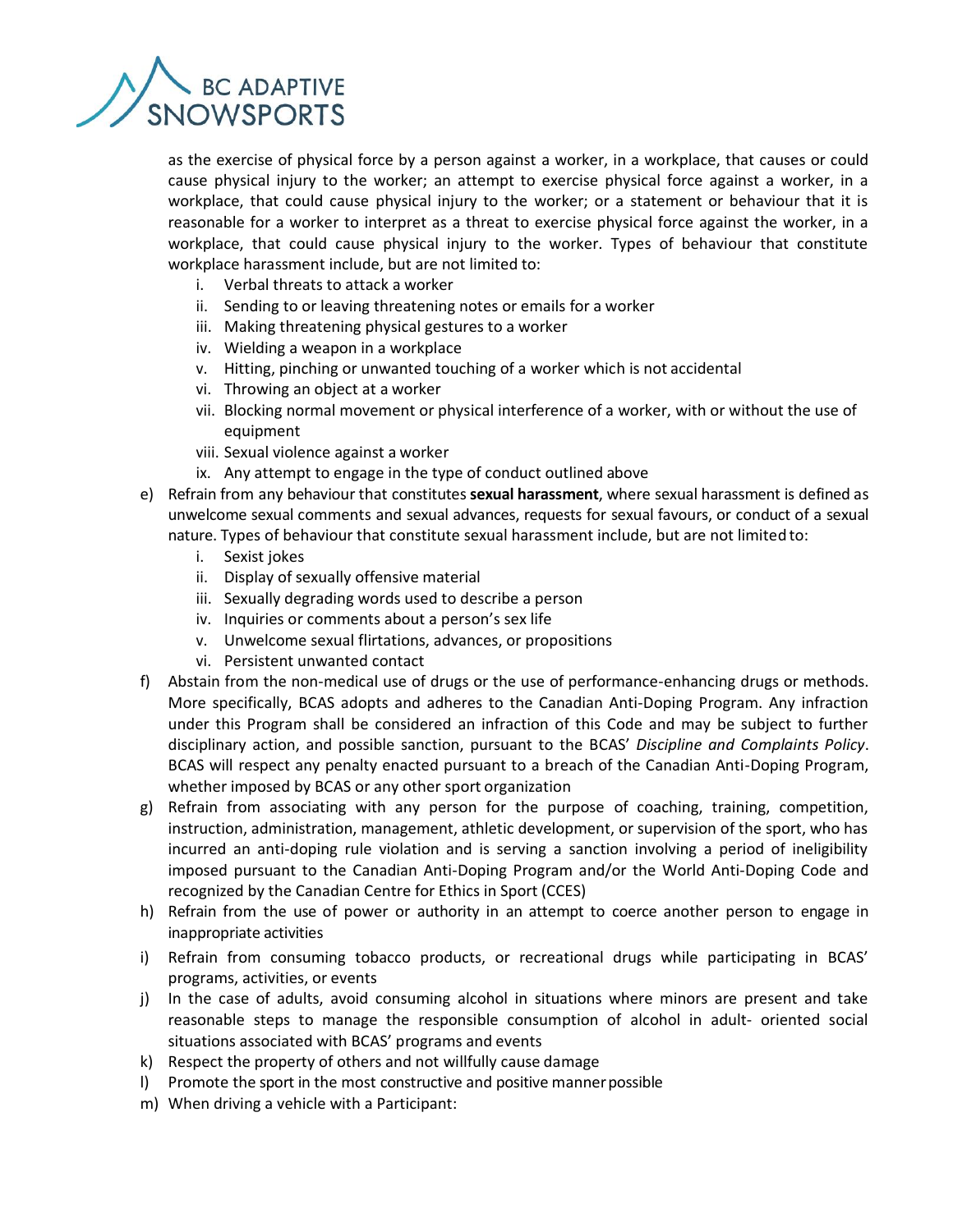

- i. Not have their license suspended;
- ii. Have the appropriate license required by the vehicle type or by the transportation of other individuals as part of a work responsibility
- iii. Not be under the influence of alcohol or illegal drugs or substances; and
- iv. Have valid car insurance
- n) Adhere to all federal, provincial, municipal and host country laws
- o) Comply, at all times, with BCAS' bylaws, policies, procedures, and rules and regulations, as adopted and amended from time totime

## **Directors, Committee Members, and Staff**

- 8. In addition to section 7 (above), BCAS' Directors, Committee Members, and Staff will have additional responsibilities to:
	- a) Function primarily as a Director or Committee Member of BCAS; not as a member of any other particular member or constituency
	- b) Act with honesty and integrity and conduct themselves in a manner consistent with the nature and responsibilities of BCAS' business and the maintenance of Participants' confidence
	- c) Ensure that BCAS' financial affairs are conducted in a responsible and transparent manner with due regard for all fiduciary responsibilities
	- d) Conduct themselves openly, professionally, lawfully and in good faith in the best interests ofBCAS
	- e) Be independent and impartial and not be influenced by self-interest, outside pressure, expectation of reward, or fear of criticism
	- f) Behave with decorum appropriate to both circumstance and position
	- g) Keep informed about BCAS' activities, the provincial sport community, and general trends in the sectors in which they operate
	- h) Exercise the degree of care, diligence, and skill required in the performance of their duties pursuant to the laws under which BCAS is incorporated
	- i) Respect the confidentiality appropriate to issues of a sensitive nature
	- j) Respect the decisions of the majority and resign if unable to do so
	- k) Commit the time to attend meetings and be diligent in preparation for, and participation in, discussions at such meetings
	- l) Have a thorough knowledge and understanding of all BCAS governance documents
	- m) Conform to the bylaws and policies approved by BCAS

## **Instructors**

9. In addition to section 7 (above), instructors have many additional responsibilities. The instructor-participant relationship is a privileged one and plays a critical role in the personal and athletic development of the participant.

Instructors must understand and respect the inherent power imbalance that exists in this relationship and must be extremely careful not to abuse it, consciously or unconsciously. Instructors will:

- a) Ensure a safe environment by selecting activities and establishing controls that are suitable for the age, experience, ability, and fitness level of the involved participants
- b) Prepare participants systematically and progressively, using appropriate time frames and monitoring physical and psychological adjustments while refraining from using training methods or techniques that may harm participants
- c) Avoid compromising the present and future health of participants by communicating and cooperating with medical professionals in the diagnosis, treatment, and management of participants' medical and